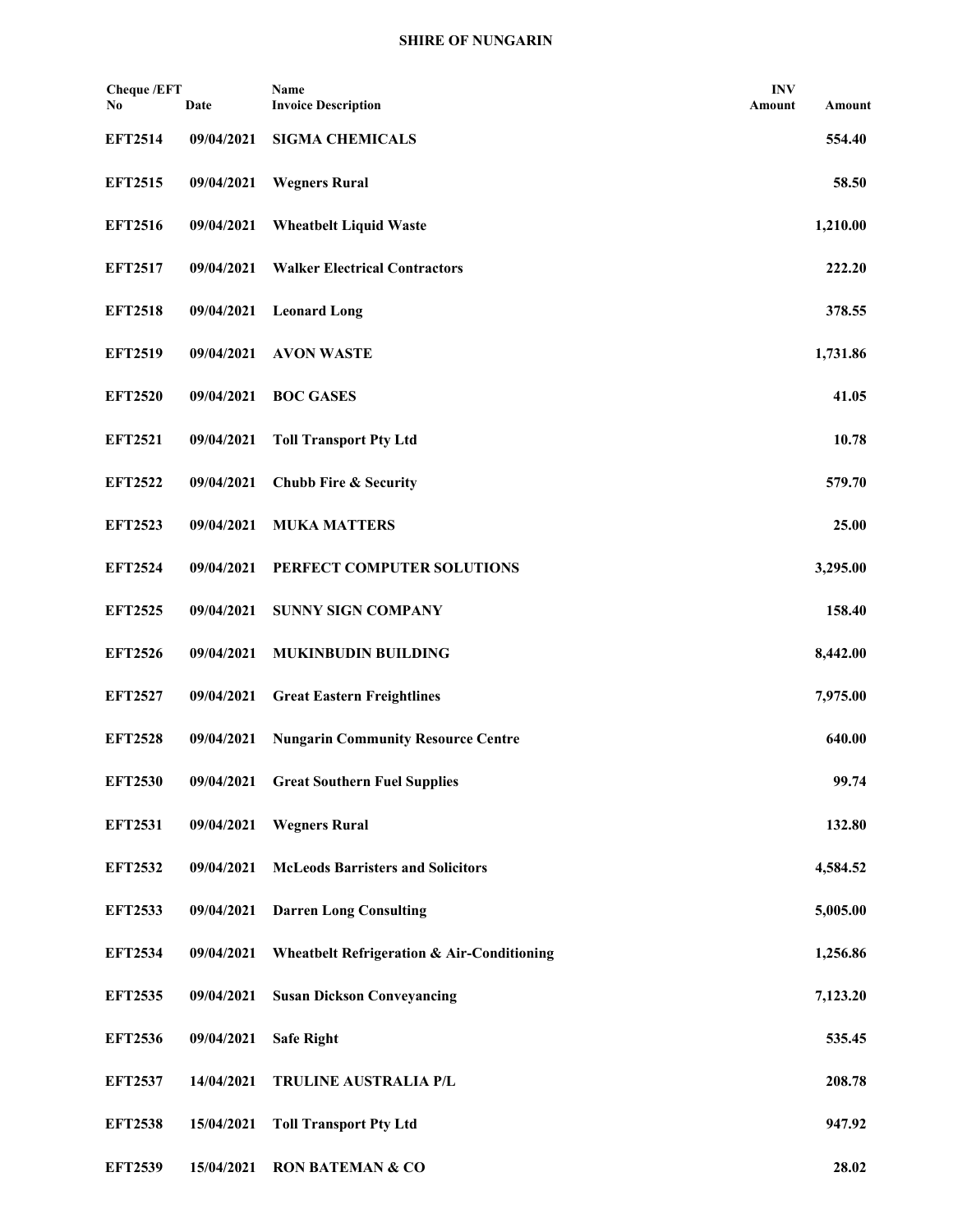| <b>Cheque /EFT</b><br>No | Date       | Name<br><b>Invoice Description</b>              | <b>INV</b><br>Amount | Amount   |
|--------------------------|------------|-------------------------------------------------|----------------------|----------|
| <b>EFT2539</b>           | 15/04/2021 | <b>RON BATEMAN &amp; CO</b>                     |                      | 28.02    |
| <b>EFT2540</b>           | 15/04/2021 | <b>SHIRE OF TRAYNING</b>                        |                      | 417.99   |
| <b>EFT2541</b>           | 15/04/2021 | <b>Wheatbelt Liquid Waste</b>                   |                      | 1,210.00 |
| <b>EFT2542</b>           | 15/04/2021 | <b>Wheatbelt Office &amp; Business Machines</b> |                      | 195.19   |
| <b>EFT2543</b>           | 15/04/2021 | THE GIMLET NEWSPAPER                            |                      | 20.00    |
| <b>EFT2544</b>           | 15/04/2021 | <b>Vanessa May Seward</b>                       |                      | 109.00   |
| <b>EFT2545</b>           | 15/04/2021 | <b>Bosshealth Group PTY LTD</b>                 |                      | 1,650.00 |
| <b>EFT2546</b>           | 15/04/2021 | <b>Consolidated Training Services</b>           |                      | 3,176.60 |
| <b>EFT2547</b>           | 15/04/2021 | St. John Ambulance Western Australia Ltd        |                      | 160.00   |
| <b>EFT2548</b>           | 23/04/2021 | <b>GARY CHARLES COUMBE</b>                      |                      | 454.10   |
| <b>EFT2549</b>           | 23/04/2021 | RENIRA EILEEN O'CONNELL                         |                      | 399.76   |
| <b>EFT2550</b>           | 23/04/2021 | <b>RON BATEMAN &amp; CO</b>                     |                      | 22.88    |
| <b>EFT2551</b>           | 23/04/2021 | PERFECT COMPUTER SOLUTIONS                      |                      | 255.00   |
| <b>EFT2552</b>           | 23/04/2021 | <b>SHIRE OF TRAYNING</b>                        |                      | 20.00    |
| <b>EFT2553</b>           | 23/04/2021 | <b>KERRY LORELLE DAYMAN</b>                     |                      | 324.88   |
| <b>EFT2554</b>           | 23/04/2021 | <b>MERREDIN SUPER IGA</b>                       |                      | 27.98    |
| <b>EFT2555</b>           | 23/04/2021 | <b>Patient Handling</b>                         |                      | 600.50   |
| <b>EFT2556</b>           | 23/04/2021 | Pippa de Lacy                                   |                      | 974.10   |
| <b>EFT2557</b>           | 23/04/2021 | <b>Jason Davis</b>                              |                      | 203.04   |
| <b>EFT2558</b>           | 23/04/2021 | <b>Bill Lee</b>                                 |                      | 343.60   |
| <b>EFT2559</b>           | 23/04/2021 | <b>Darren Long Consulting</b>                   |                      | 770.00   |
| <b>EFT2560</b>           | 23/04/2021 | <b>Roman Vincent Mizia</b>                      |                      | 250.00   |
| <b>EFT2561</b>           | 23/04/2021 | <b>GARY CHARLES COUMBE</b>                      |                      | 192.69   |
| <b>EFT2562</b>           | 23/04/2021 | <b>Combined Tyres</b>                           |                      | 66.00    |
| <b>EFT2563</b>           | 23/04/2021 | RENIRA EILEEN O'CONNELL                         |                      | 162.40   |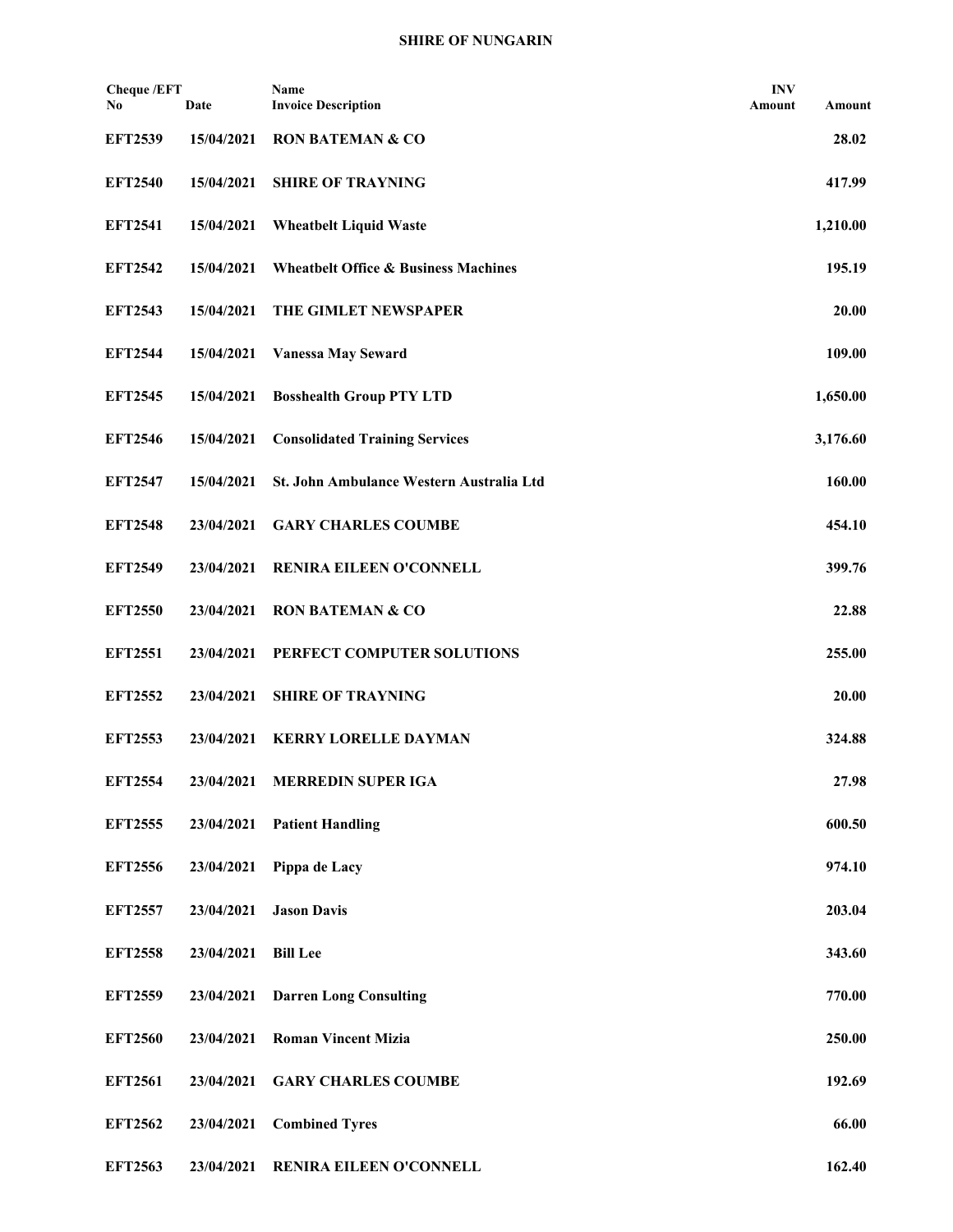| <b>Cheque /EFT</b><br>No | Date       | Name<br><b>Invoice Description</b>  | <b>INV</b><br>Amount | Amount    |
|--------------------------|------------|-------------------------------------|----------------------|-----------|
| <b>EFT2563</b>           | 23/04/2021 | RENIRA EILEEN O'CONNELL             |                      | 162.40    |
| <b>EFT2564</b>           | 23/04/2021 | TWO DOGS HOME HARDWARE              |                      | 339.89    |
| <b>EFT2565</b>           | 23/04/2021 | PERFECT COMPUTER SOLUTIONS          |                      | 297.50    |
| <b>EFT2566</b>           | 23/04/2021 | <b>KERRY LORELLE DAYMAN</b>         |                      | 118.72    |
| <b>EFT2567</b>           | 23/04/2021 | <b>LANDGATE</b>                     |                      | 2,391.20  |
| <b>EFT2568</b>           | 23/04/2021 | AIT SPECIALISTS PTY LTD             |                      | 78.54     |
| <b>EFT2569</b>           | 23/04/2021 | <b>Great Eastern Freightlines</b>   |                      | 67.65     |
| <b>EFT2570</b>           | 23/04/2021 | Pippa de Lacy                       |                      | 478.29    |
| <b>EFT2571</b>           | 23/04/2021 | <b>Jason Davis</b>                  |                      | 100.00    |
| <b>EFT2572</b>           | 23/04/2021 | <b>Bill Lee</b>                     |                      | 100.00    |
| <b>EFT2573</b>           | 23/04/2021 | <b>Wheatbelt Liquid Waste</b>       |                      | 1,210.00  |
| <b>EFT2574</b>           | 23/04/2021 | <b>Northam Carpet Court</b>         |                      | 9,229.00  |
| <b>EFT2575</b>           | 23/04/2021 | <b>Roman Vincent Mizia</b>          |                      | 100.00    |
| <b>EFT2576</b>           | 23/04/2021 | <b>WestWide Auto Electrics</b>      |                      | 16,130.00 |
| <b>EFT2577</b>           | 23/04/2021 | <b>Karis Medical Group</b>          |                      | 141.60    |
| <b>EFT2578</b>           | 30/04/2021 | <b>BOC GASES</b>                    |                      | 29.26     |
| <b>EFT2579</b>           | 30/04/2021 | <b>IT VISION</b>                    |                      | 5,728.64  |
| <b>EFT2580</b>           | 30/04/2021 | PERFECT COMPUTER SOLUTIONS          |                      | 127.50    |
| <b>EFT2581</b>           | 30/04/2021 | <b>MERREDIN SUPER IGA</b>           |                      | 16.55     |
| <b>EFT2582</b>           | 30/04/2021 | <b>Northam Carpet Court</b>         |                      | 7,087.00  |
| <b>EFT2583</b>           | 30/04/2021 | <b>Palm Plumbing</b>                |                      | 4,091.38  |
| <b>EFT2584</b>           | 30/04/2021 | <b>Karis Medical Group</b>          |                      | 141.60    |
| <b>EFT2585</b>           | 30/04/2021 | <b>Avon Concrete</b>                |                      | 38,346.00 |
| <b>EFT2586</b>           | 30/04/2021 | <b>GVM Solutions</b>                |                      | 1,045.00  |
| <b>EFT2587</b>           | 30/04/2021 | <b>Astone Professional Painting</b> |                      | 4,890.00  |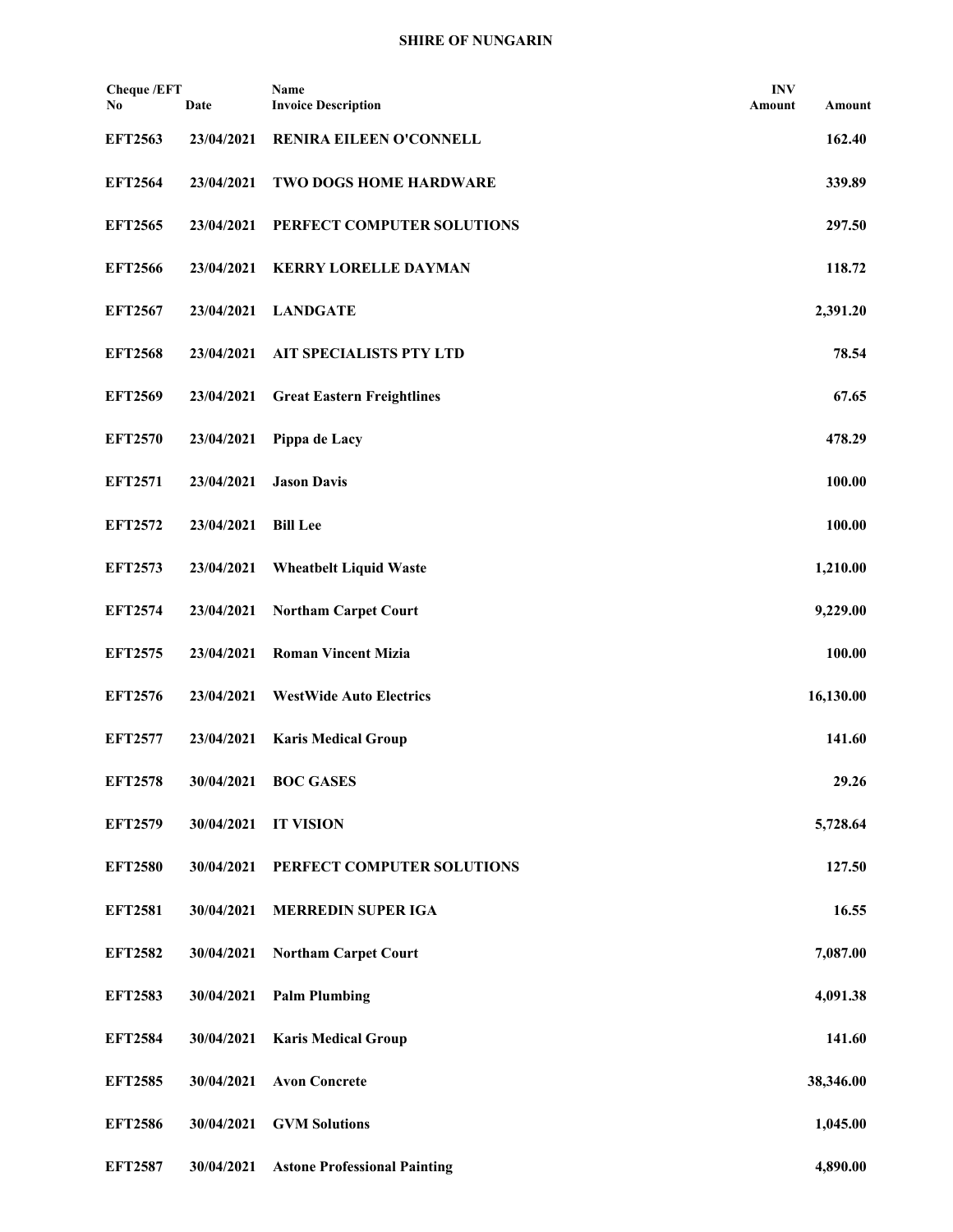| <b>Cheque /EFT</b><br>No | Date       | Name<br><b>Invoice Description</b>                | <b>INV</b><br>Amount | Amount   |
|--------------------------|------------|---------------------------------------------------|----------------------|----------|
| <b>EFT2587</b>           | 30/04/2021 | <b>Astone Professional Painting</b>               |                      | 4,890.00 |
| 16824                    | 09/04/2021 | <b>SHIRE OF WESTONIA</b>                          |                      | 100.00   |
| 16826                    | 09/04/2021 | <b>SYNERGY</b>                                    |                      | 7,046.32 |
| 16827                    | 09/04/2021 | <b>WATER CORPORATION</b>                          |                      | 851.70   |
| 16828                    | 09/04/2021 | <b>WATER CORPORATION</b>                          |                      | 6,609.76 |
| 16829                    | 23/04/2021 | <b>SYNERGY</b>                                    |                      | 1,818.55 |
| 16831                    | 30/04/2021 | WA COUNTRY HEALTH SERVICE-WHEATBELT               |                      | 323.00   |
| DD8087.1                 | 14/04/2021 | <b>Aware Super</b>                                |                      | 1,919.53 |
| DD8087.2                 | 14/04/2021 | <b>BT</b> Super for Life                          |                      | 59.04    |
| DD8087.3                 | 14/04/2021 | <b>AUSTRALIAN SUPER ADMINISTRATION</b>            |                      | 324.90   |
| DD8087.4                 | 14/04/2021 | <b>MLC Super Fund</b>                             |                      | 94.98    |
| DD8087.5                 | 14/04/2021 | WA LOCAL GOVERNMENT SUPERANNUATION<br><b>PLAN</b> |                      | 452.66   |
| DD8098.1                 | 18/04/2021 | <b>TELSTRA CORPORATION</b>                        |                      | 729.66   |
| DD8098.2                 | 15/04/2021 | <b>TELSTRA CORPORATION</b>                        |                      | 125.49   |
| DD8098.3                 | 07/04/2021 | <b>TELSTRA CORPORATION</b>                        |                      | 55.00    |
| DD8104.1                 | 28/04/2021 | <b>Aware Super</b>                                |                      | 1,879.82 |
| DD8104.2                 | 28/04/2021 | <b>BT</b> Super for Life                          |                      | 134.56   |
| DD8104.3                 | 28/04/2021 | AUSTRALIAN SUPER ADMINISTRATION                   |                      | 324.90   |
| DD8104.4                 | 28/04/2021 | <b>MLC Super Fund</b>                             |                      | 96.26    |
| DD8104.5                 | 28/04/2021 | WA LOCAL GOVERNMENT SUPERANNUATION<br><b>PLAN</b> |                      | 437.31   |
| DD8108.1                 | 30/04/2021 | <b>SHIRE OF NUNGARIN</b>                          |                      | 2,200.00 |
| DD8122.1                 | 15/04/2021 | <b>Endeavour Group Ltd</b>                        |                      | 267.00   |
| DD8131.3                 | 28/04/2021 | TELSTRA CORPORATION                               |                      | 815.85   |